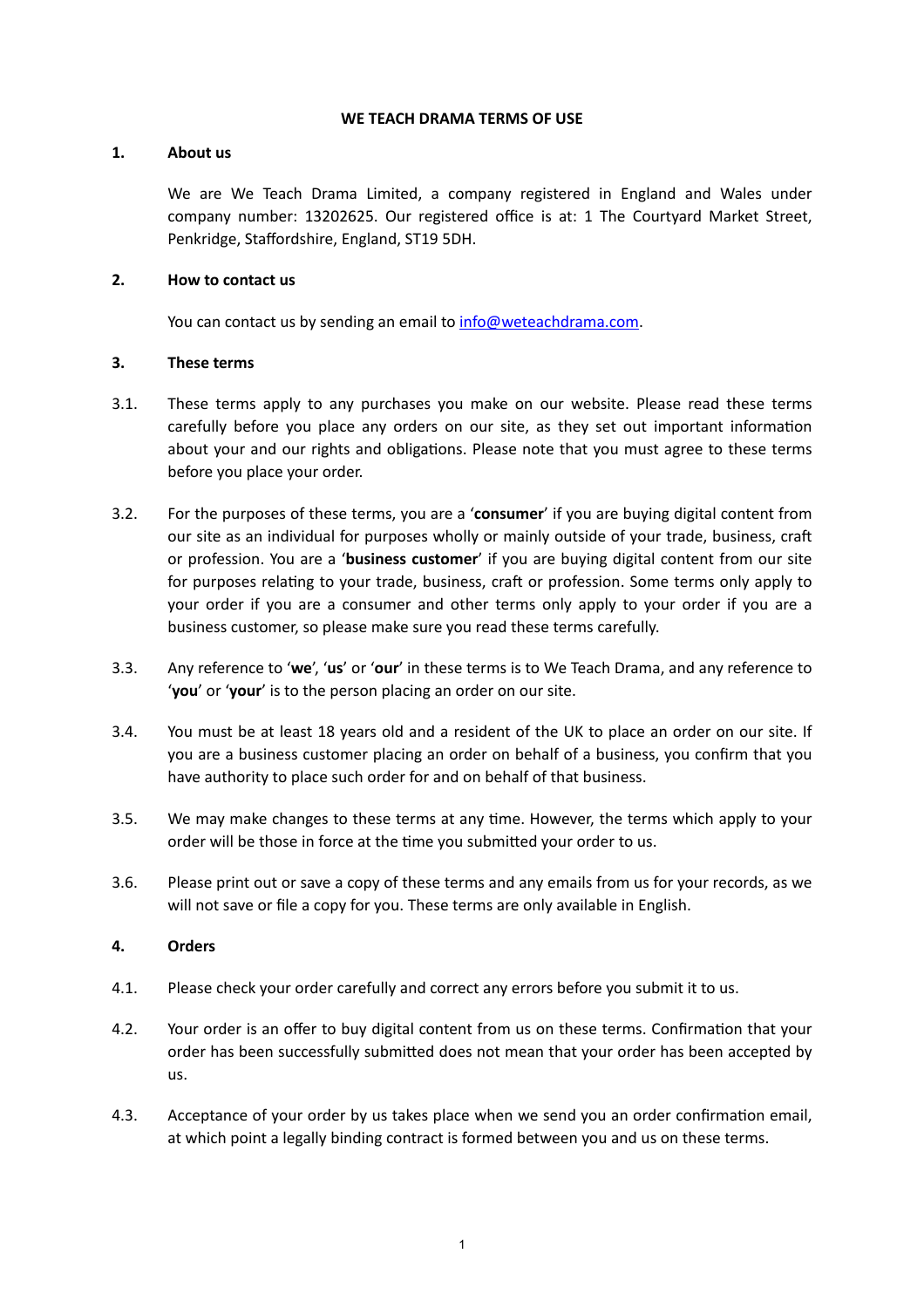4.4. If we do not accept your order, for example because we have been unable to take payment, the digital content is unavailable, you are under 18 or live outside of the UK, or there has been a mistake regarding the pricing or description of the digital content, we will email you using the details you provided when you placed your order and provide you with a refund if payment has already been taken. We have the right to reject any order for any reason.

## **5. Availability**

- 5.1. We cannot guarantee that any digital content will be available at any given time, or that access to the digital content will be uninterrupted, error free or secure. For example, access to digital content may be temporarily unavailable while we carry out maintenance or for other technical reasons.
- 5.2. In certain circumstances beyond our reasonable control, for example where there has been a change in law, we may need to stop providing certain digital content. If this happens and it affects your order, we will notify you by email, cancel your order and provide you with a full refund if payment has already been taken.

## **6. Making changes to your order**

If you would like to make any changes to your order after you have submitted it, please contact us as soon as possible and we will let you know if it is possible to change your order.

## **7. Descriptions and technical requirements**

- 7.1. Descriptions of our digital content are set out on our site. Please read the descriptions carefully.
- 7.2. To stream or download and use the digital content, your device needs to comply with the minimum technical requirements set out by our third-party providers. Please see the [Vimeo](https://vimeo.zendesk.com/hc/en-us/articles/360001624108-System-Requirements-for-viewing-browsing-and-apps) [requirements](https://vimeo.zendesk.com/hc/en-us/articles/360001624108-System-Requirements-for-viewing-browsing-and-apps) and the [Zoom requirements](https://support.zoom.us/hc/en-us/articles/201362023-System-requirements-for-Windows-macOS-and-Linux) for details. Please read these carefully as you are responsible for making sure that your device meets these requirements.
- 7.3. You will need internet access to download or stream the digital content and you are responsible for any charges you may incur in connection with your download or stream. The streaming resolution and quality of the digital content will depend on the type of device you are using, your resolution settings and the speed of your internet connection.
- 7.4. We are not liable to you if you are unable to download or use or stream the digital content due to a poor internet connection, because your device does not meet the minimum technical requirements, or for any other reason outside of our reasonable control.

# <span id="page-1-0"></span>**8. Permission to use the digital content**

- 8.1. We give you a licence to download and use the digital content provided you follow all of the rules in these terms. The licence starts when you download the digital content.
- 8.2. If you are a consumer, the licence is for your personal and domestic use only. You must not use the digital content for commercial, business or resale purposes.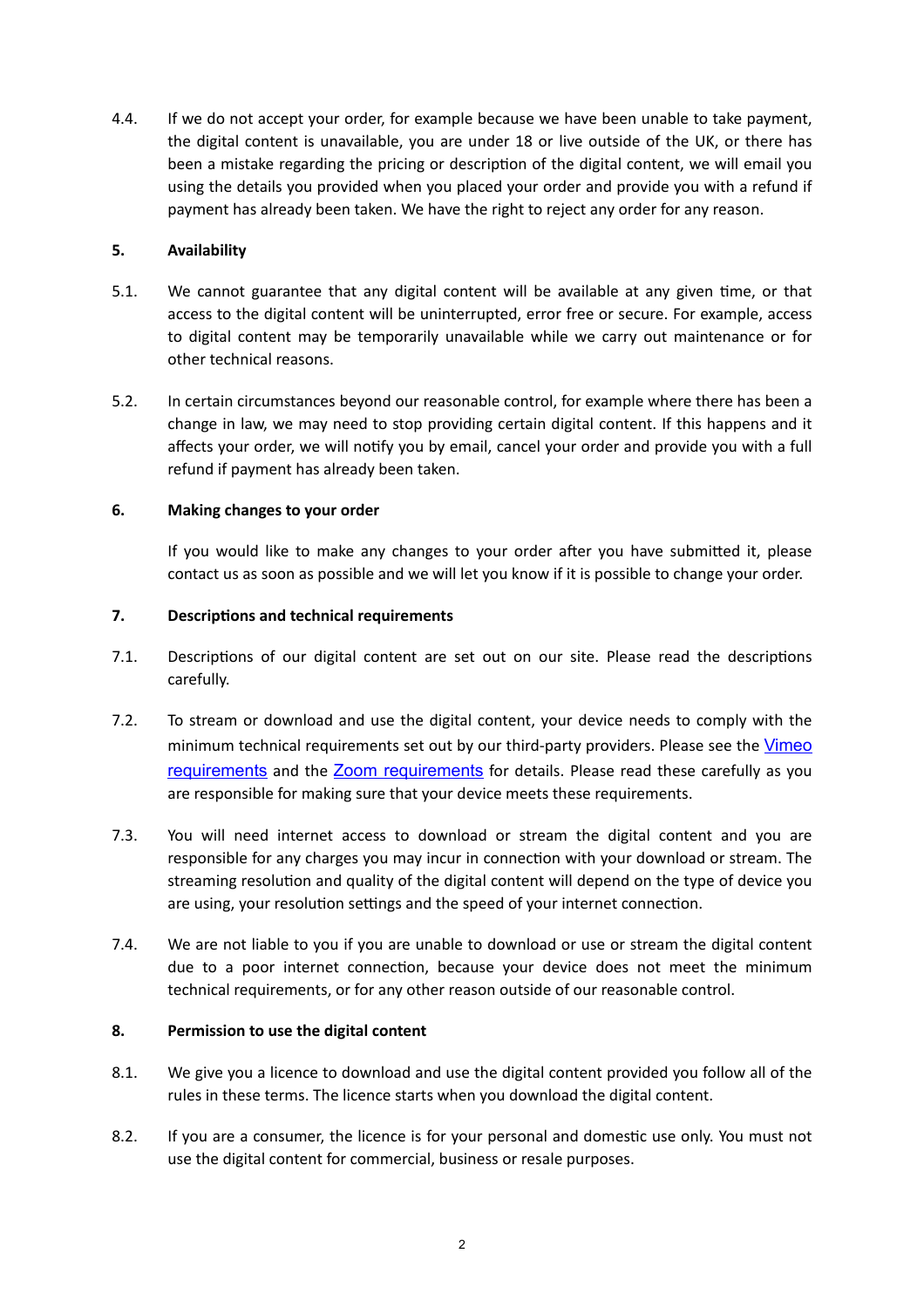- 8.3. If you are a business customer, including if you are an educational institution, the licence is for your internal business purposes only. You must not use the digital content for any resale purposes or sub-licence to any third-party. This means that if you are a teacher who purchases digital content on behalf of an educational institution, that licence is limited to the institution and should you leave and take up employment elsewhere, you shall be required to purchase a new licence.
- 8.4. You do not own the digital content or any of its contents but you may use it as set out in these terms. You are not allowed to pretend that the digital content is your own or make it available to others to stream or download or use.
- 8.5. You must not conceal, change or remove any markings which show who owns the digital content, such as copyright (©), registered trade mark (®) or unregistered trademark (™) markings, or try to circumvent any digital rights management or technical protection measures put in place to prevent you from using the digital content in a way that you are not allowed to.
- 8.6. If you do not comply with any term in this clause [8](#page-1-0), we have the right to end our contract with you immediately by sending an email to the address you provided when you placed your order.
- <span id="page-2-0"></span>8.7. If we end our contract with you in accordance with clause [8.6](#page-2-0):
	- 8.7.1. we may seek to recover reasonable compensation from you according to law to cover losses resulting directly from your breach of this clause [8;](#page-1-0)
	- 8.7.2. you must immediately stop using the digital content;
	- 8.7.3. we may remotely block your access to the digital content;
	- 8.7.4. you must delete or remove the digital content from any devices; and
	- 8.7.5. we may delete or suspend access to your account.

#### **9. Geographical restrictions**

The digital content was designed for use in the UK. We cannot guarantee that the digital content is appropriate or will be available for use in locations outside of the UK. If you use the digital content outside of the UK, you are responsible for ensuring that you comply with any local laws.

#### **10. Prices**

- 10.1. Prices for our digital content are set out on our site. All prices are in pounds sterling  $(E)(GBP)$ and include VAT at the applicable rate**.**
- 10.2. Prices for our digital content may change at any time. Except as set out in clause [11.3](#page-3-0) below, such changes will not affect existing orders.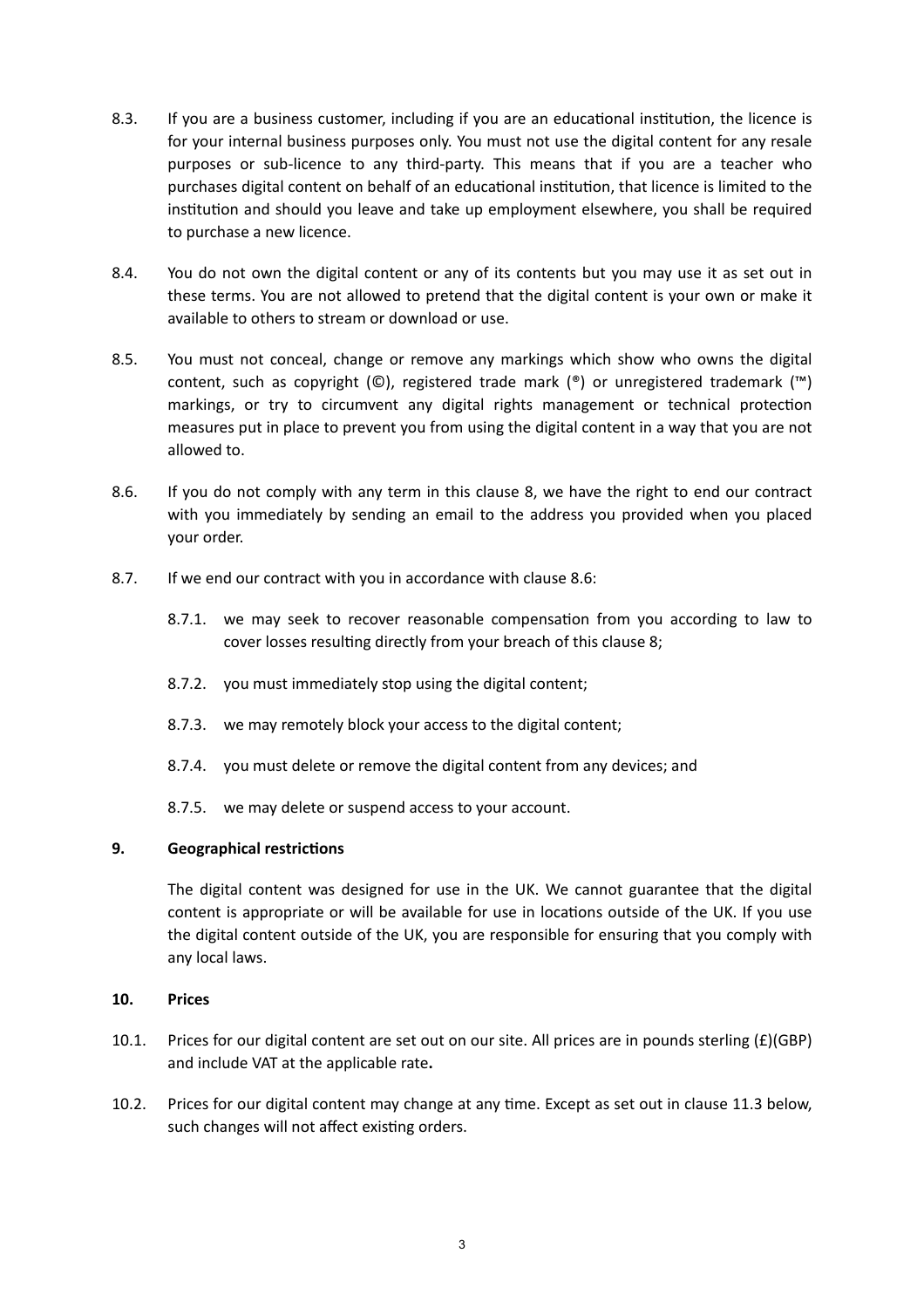10.3. If there has been an error on the site regarding the pricing of any of our digital content and this affects your order, we will try to contact you using the contact details you provided when you placed your order. We will give you the option to re-confirm your order at the correct price or to cancel your order and get a full refund. If we are unable to contact you, we will treat the order as cancelled and notify you by email.

### <span id="page-3-0"></span>**11. Payment**

- 11.1. If you order one of our live courses, we will send you an invoice detailing the terms and methods of payment.
- 11.2. If you make a purchase through our Website shop, we will accept payments via Wix Payments. We will take payment from your card when you place your order. All payments will be governed by Wix Payments' [terms and conditions](https://www.wix.com/about/terms-of-payments) which are incorporated into these terms by reference.

## **12. How to download or stream your digital content**

- 12.1. The digital content you purchase can be downloaded by clicking on the download link in your order confirmation email. Please note that, if you are a consumer, you lose your right to cancel your order once you start to download the digital content. See clause [14](#page-3-1) below for more information on your cancellation rights.
- 12.2. If you do not own the device you use to download the digital content, you must obtain permission from the owner to download the digital content onto their device.
- 12.3. There is no limit on how many times you can download or stream the digital content. The digital content will be available to download or stream for 30 days from the date of your order confirmation email.
- 12.4. The digital content you purchase can be streamed through your browser. Please note that, if you are a consumer, you lose your right to cancel your order once you start to stream the digital content. See clause [14](#page-3-1) below for more information on your cancellation rights.
- 12.5. If you are having trouble downloading or streaming the digital content, please email us at [info@weteachdrama.com](mailto:info@weteachdrama.com).

#### **13. Consumer cancellation rights**

#### <span id="page-3-1"></span>**This clause [14](#page-3-1) only applies to you if you are a consumer.**

- 13.1. You have 14 days from the date of your order confirmation email to change your mind and cancel your order. However, you lose your right to cancel once you start to download or stream the digital content and will not be entitled to a refund in such circumstances unless the digital content is faulty.
- 13.2. To cancel your order, please email us at [info@weteachdrama.com](mailto:info@weteachdrama.com). To help us process your cancellation more quickly, please have your order number ready or include it in the email or cancellation form you send to us.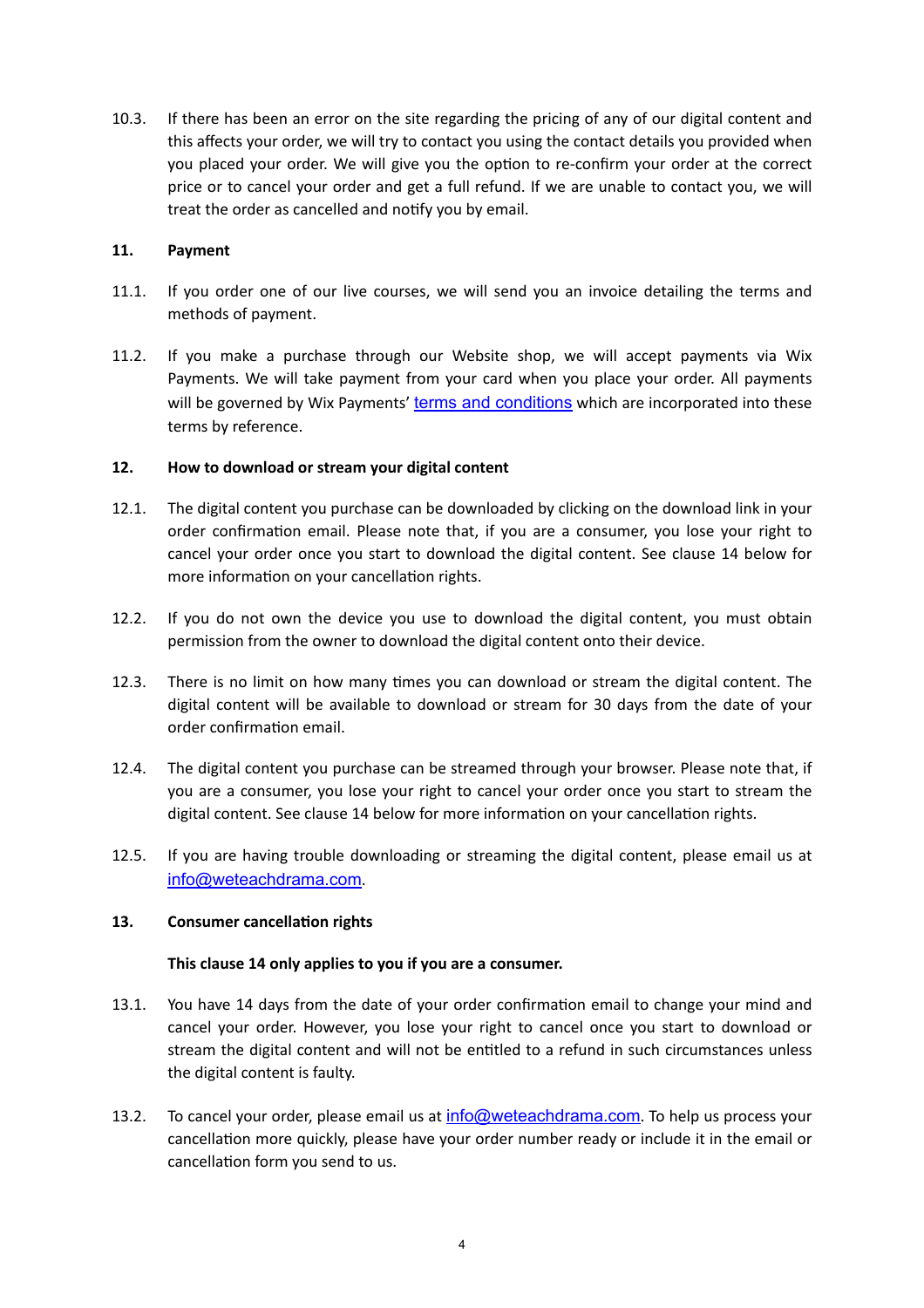- 13.3. We will provide you with a full refund as soon as possible and no later than 14 days after the day on which you told us that you want to cancel.
- 13.4. We will issue your refund to the same payment method you used when you placed your order.

#### **14. Faulty digital content—consumers**

### <span id="page-4-0"></span>**This clause [15](#page-4-0) only applies to you if you are a consumer.**

- 14.1. The digital content that we provide to you must be as described, fit for purpose and of satisfactory quality.
- 14.2. We are under a legal duty to supply digital content that is in conformity with our contract with you.
- 14.3. If your digital content is faulty, you are entitled to a repair or a replacement.
- 14.4. If the fault cannot be fixed, or if it has not been fixed within a reasonable time and without significant inconvenience to you, you can get some, or all, of your money back.
- 14.5. If you can show that a fault in the digital content has damaged your device and we have not used reasonable care and skill, you may be entitled to a repair or compensation.
- 14.6. This is a summary of some of your key rights. They are in addition to your cancellation rights set out in clause [14](#page-3-1) above. For more detailed information on your rights, visit the Citizens Advice website at www.citizensadvice.org.uk or call 0808 223 1133.
- 14.7. If there is a problem with your digital content, please contact us as soon as reasonably possible.

#### **15. Faulty digital content—business customers**

#### <span id="page-4-3"></span><span id="page-4-2"></span><span id="page-4-1"></span>**This clause [16](#page-4-1) only applies to you if you are a business customer.**

- 15.1. We warrant that the digital content will conform in all material respects with its description on the site for a period of 60 days from the date the digital content is first made available for download or streaming (**Warranty Period**).
- 15.2. If any digital content does not comply with clause [15.1,](#page-4-2) we will (at our option) correct the errors within a reasonable time or replace the defective digital content or refund any payments made for the defective digital content, provided that:
	- 15.2.1. you notify us by email to [info@weteachdrama.com](mailto:info@weteachdrama.com) within the Warranty Period; and
	- 15.2.2. you provide us with sufficient information to enable us to reproduce the errors or investigate the defect.
- 15.3. If we provide you with a refund under clause [16.2](#page-4-3):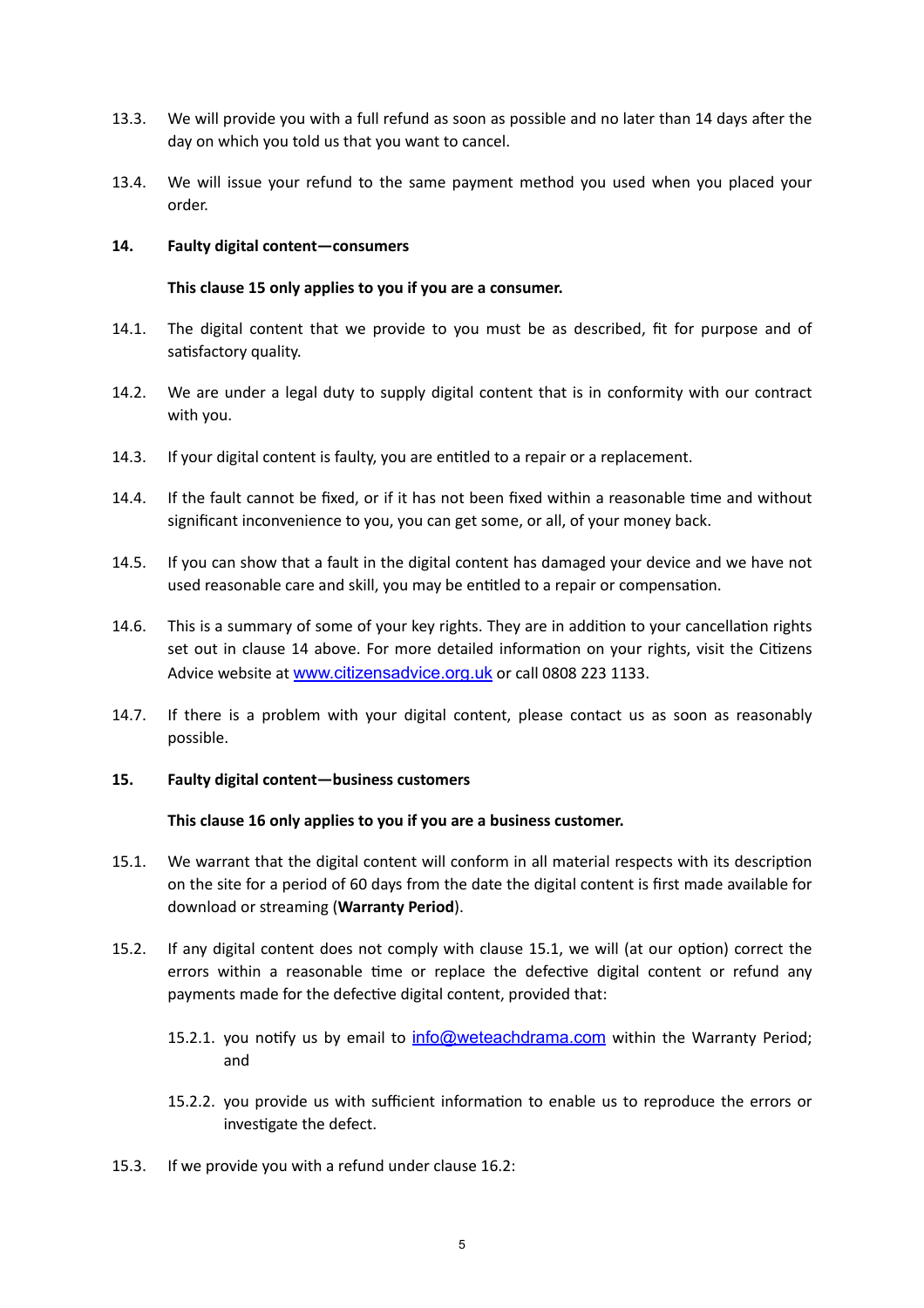15.3.1. you no longer have any rights to use the digital content; and

15.3.2. you must remove the digital content from any device and delete any copies.

- 15.4. Clause [16.2](#page-4-3) sets out your sole and exclusive remedy for any breach of clause [16.1.](#page-4-2)
- 15.5. Except as set out in this clause [16](#page-4-1), we give no warranties and make no representations in relation to the digital content, and all warranties and conditions whether express or implied by statute, common law or otherwise (including any implied terms relating to quality, fitness for any particular purpose, reasonable care and skill or ability to achieve a particular result) are excluded to the extent permitted by law.

#### **16. Events beyond our control**

We are not liable to you if we fail to comply with these terms because of circumstances beyond our reasonable control.

## **17. Our liability to consumers**

## <span id="page-5-0"></span>**This clause [18](#page-5-0) only applies to you if you are a consumer.**

- 17.1. If we breach these terms or are negligent, we are liable to you for foreseeable loss or damage that you suffer as a result. By 'foreseeable' we mean that, at the time the contract was made, it was either clear that such loss or damage would occur or you and we both knew that it might reasonably occur, as a result of something we did (or failed to do).
- 17.2. We are not liable to you for any loss or damage that was not foreseeable, any loss or damage not caused by our breach or negligence, or any business loss or damage.
- 17.3. Nothing in these terms excludes or limits our liability for any death or personal injury caused by our negligence, liability for fraud or fraudulent misrepresentation, or any other liability that the law does not allow us to exclude or limit.

#### **18. Our liability to business customers**

#### <span id="page-5-1"></span>**This clause [19](#page-5-1) only applies to you if you are a business customer.**

- 18.1. Subject to the below, our liability under or in connection with these terms (regardless of whether such liability arises in tort, contract or in any other way and whether or not caused by negligence or misrepresentation) will not exceed the total price paid for the digital content.
- 18.2. We will not be liable to you under or in connection with these terms (regardless of whether such liability arises in tort, contract or in any other way and whether or not caused by negligence or misrepresentation) for:
	- 18.2.1. consequential, indirect or special losses; or
	- 18.2.2. any of the following (whether direct or indirect):
		- (a) loss of profit;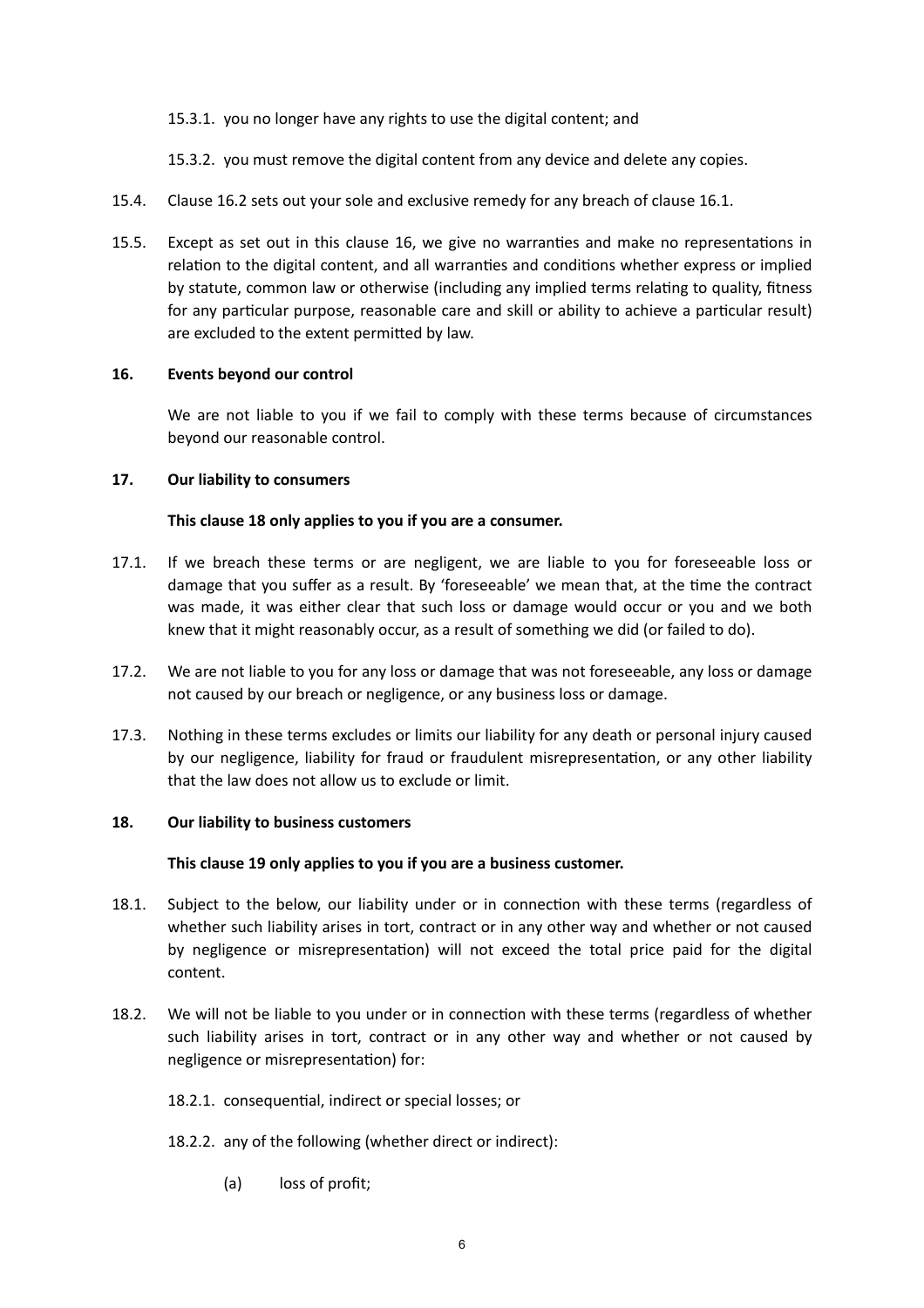- (b) loss or corruption of data:
- (c) loss or corruption of software or systems;
- (d) loss or damage to equipment;
- (e) loss of use;
- (f) loss of opportunity;
- (g) loss of savings, discount or rebate (whether actual or anticipated); or
- (h) harm to reputation or loss of goodwill.
- 18.3. Nothing in these terms will limit or exclude our liability for:
	- 18.3.1. death or personal injury caused by negligence;
	- 18.3.2. fraud or fraudulent misrepresentation; or
	- 18.3.3. any other losses which cannot be excluded or limited by law.

#### **19. Your information**

Any personal information that you provide to us will be dealt with in line with our **Privacy Policy** available here [*insert link*], which explains what information we collect and hold about you, and how we collect, store, use and share such information.

#### **20. No third party rights**

No one other than us or you has any right to enforce any of these terms.

#### **21. Complaints**

21.1. If you are unhappy with us or the digital content you ordered, please contact us at [info@weteachdrama.com](mailto:info@weteachdrama.com).

#### **22. Governing law and jurisdiction**

- 22.1. If you are a consumer, the laws of England and Wales apply to these terms, although if you are resident elsewhere you will retain the benefit of any mandatory protections given to you by the laws of that country. Any disputes will be subject to the non-exclusive jurisdiction of the courts of England and Wales. This means that you can choose whether to bring a claim in the courts of England and Wales or in the courts of another part of the UK in which you live.
- 22.2. If you are a business customer, these terms and any dispute or claim arising out of, or in connection with, the terms, their subject matter or formation (including non-contractual disputes or claims) will be governed by, and construed in accordance with, the laws of England and Wales. You and us both irrevocably agree that the courts of England and Wales will have exclusive jurisdiction to settle any dispute or claim arising out of, or in connection with, these terms, their subject matter or formation (including non-contractual disputes or claims).